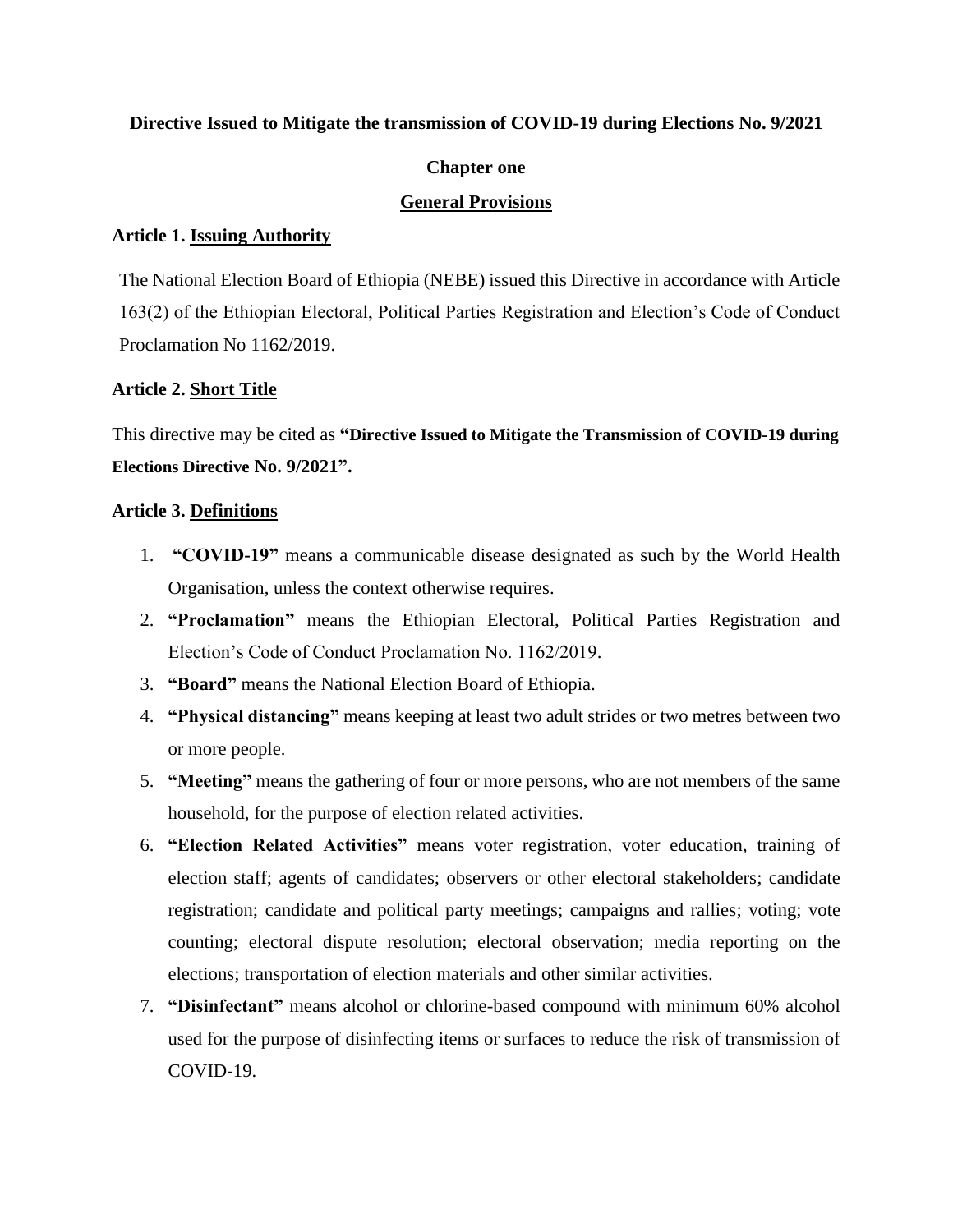- 8. **"COVID-19 and Elections Taskforce"** is a task force at the federal, regional and constituency levels composed of representatives of the National Election Board of Ethiopia and the Federal Ministry of Health. Political parties and civil society organisations engaged in electoral activities may join the task force as observers.
- 9. **"Region"** means regions established under the Constitution of the Federal Democratic Republic of Ethiopia and includes the Addis Ababa and Dire Dawa City Administrations.
- 10. **"Persons Vulnerable to serious COVID-19 Illnesses**" means individuals who are 60 years old and above and pregnant women. Individuals visibly suffering from *or* having medical proof of suffering from asthma, diabetes, high blood pressure, or who are immunocompromised shall also be considered as persons vulnerable to COVID-19.
- 11. **"Board's Staff"** means a person employed permanently or temporarily by the National Electoral Board of Ethiopia.
- 12. **"Election Security officer"** means a law enforcement official tasked with providing security to an election-related activity.
- 13. **"Person"** means any natural or legal person.
- 14. Definitions provided in the proclamation and the National Electoral Board of Ethiopia Establishment Proclamation No. 1133/2019 shall, as appropriate, also apply for this directive.

#### **Article 4. Scope of Application**

This directive shall be applicable on general election, local election, by-election, re-election, referendum, the Board and the Board's establishments at various levels as well as persons who conduct and participate in election related activities.

#### **Article 5. Gender Reference**

Provisions set out in one gender shall also apply to the other gender.

#### **Article 6. Objective**

The objective of this directive is to establish a transparent system to mitigate the transmission of COVID-19 in the operation of election related activities during election.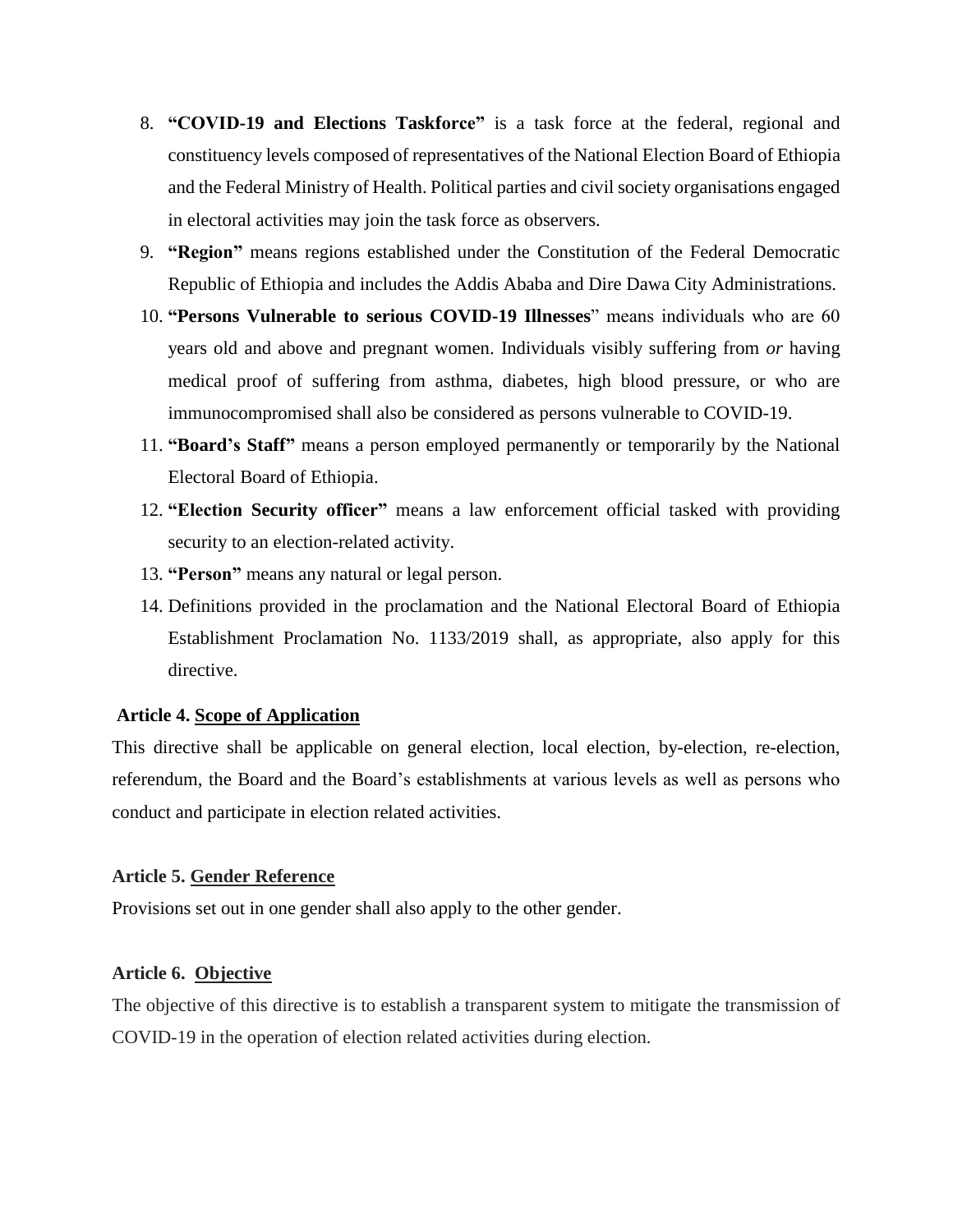# **Chapter Two**

# **The Responsibility to Take COVID-19 Mitigation Measures**

#### **Article 7. Duties of the Board and Election Officers**

- 1. Election officers shall ensure that all election related activities at polling stations and Board's offices at different levels are conducted by maintaining proper physical distancing.
- 2. No person shall engage in physical contact during election related activities.
- 3. Where the required physical distancing could not otherwise be maintained in a polling station during voter registration or voting, the head of the polling station may limit the number of accredited election observers, candidate or party agents and journalists at any given time. In this case, an equitable rotation system shall be implemented, subject to review by the Polling Station Grievance Hearing Committee.
- 4. Limitation of number and the rotation system provided for under sub article (3) above shall be implemented in the manner provided hereunder.
	- a) Where there is large number of agents of candidates, accredited media and observers in a polling station, the rotation system shall be decided by lottery drawn in the presence of all.
	- b) The head of the polling station shall ensure that the rotation system does not under any circumstances preclude an observer from being present in the polling station.
- 5. This provision shall not preclude poll workers from providing support to registrants who may need special assistance by using personal protective equipment.
- 6. This provision shall not preclude family members or other individuals from providing physical support to persons needing such kind of support such as the elderly and persons with disabilities. However, the people who assist must take all precautionary measures such as wearing face mask and cleaning their hands with sanitizer or soap and water before and after assisting.
- 7. The Board shall take COVID-19 mitigation measures into consideration when selecting the indelible ink used to indicate a person has voted and the method of application.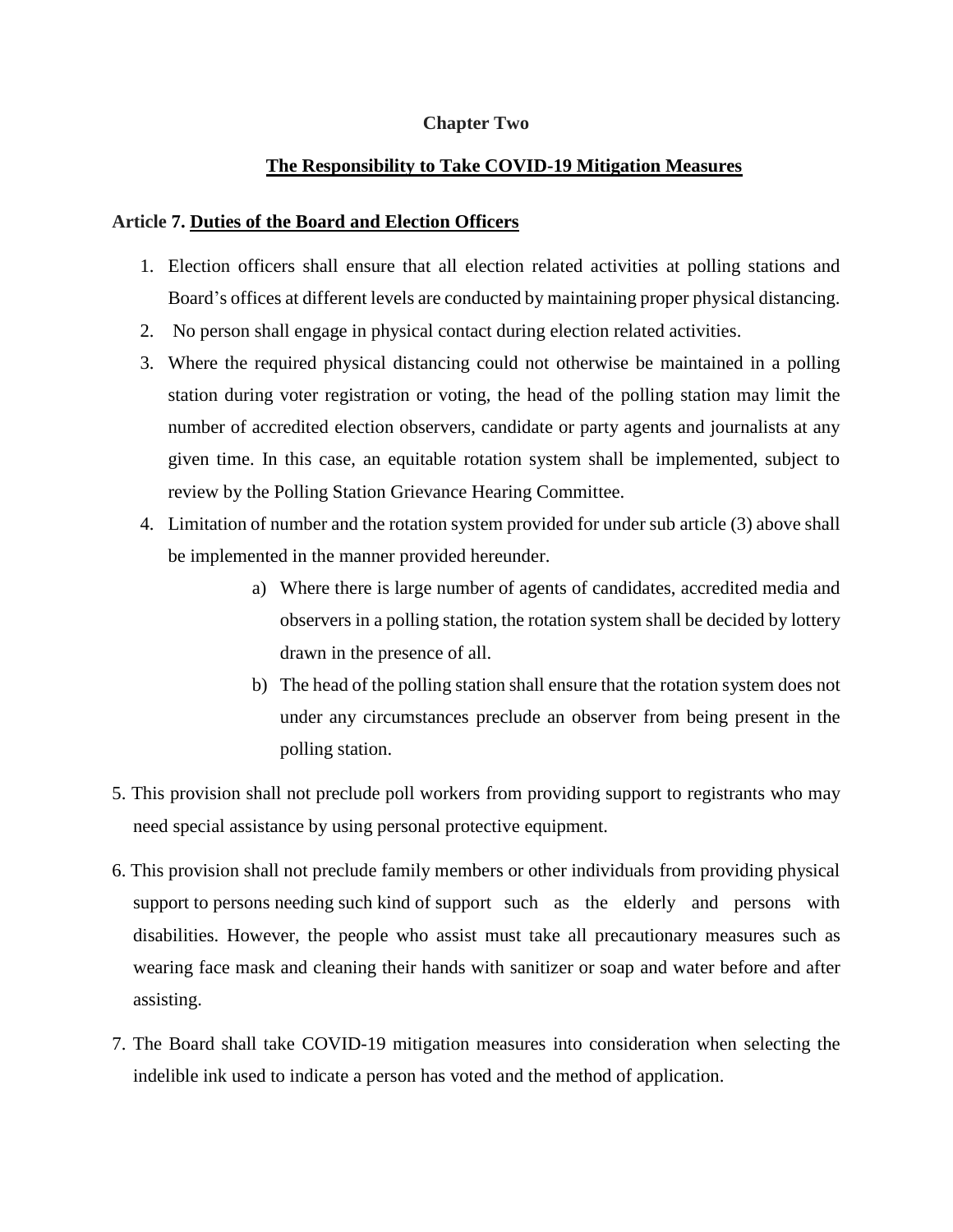- 8. All polling stations shall create a conducive environment to provide special treatment for female election officers, agents of candidates, observers and other staff that come with infants.
- 9. The Board shall ensure that polling stations and constituency election offices mark spots as well as post messages inside and outside their offices to allow voters, candidates and other stakeholders to maintain the required physical distancing.
- 10. The Board shall endeavour to ensure one-way flow for voters, and that polling stations and constituency offices are properly ventilated, with separate entrance and exit. When deciding the entrance and exit spots, the constituency office and polling stations shall consider accessibility to people with disability and other vulnerable people.
- 11. The Board shall develop a model polling station and constituency electoral office layout compatible with physical distancing guidelines of the Ministry of Health which at the same time shall consider the needs of people with disability and other vulnerable people. This shall give the necessary information regarding selection and number of polling stations and constituency offices. The Board shall ensure that the information is included in the Board's staff training programs.
- 12. The Board shall communicate to the public and all persons involved in election-related activities the need to respect physical distancing measures.
- 13. The Board shall ensure that election officers as well as offices of the Board found at various levels are monitoring and enforcing that physical distancing is properly maintained during voter registration and polling day. Election officials may seek the assistance of election security officers to ensure that physical distancing is being maintained.
- 14. The Board shall monitor that each person carrying out election related activities is discharging his duties of ensuring physical distancing are being maintained. This shall include putting signposts inside and outside the premises; endeavouring to ensure a one-way flow for all persons using the premises or attending events, ensuring that as much as possible events are conducted outdoors or in well-ventilated spaces and ensuring that all physical distancing requirements are respected during implementation of election activities.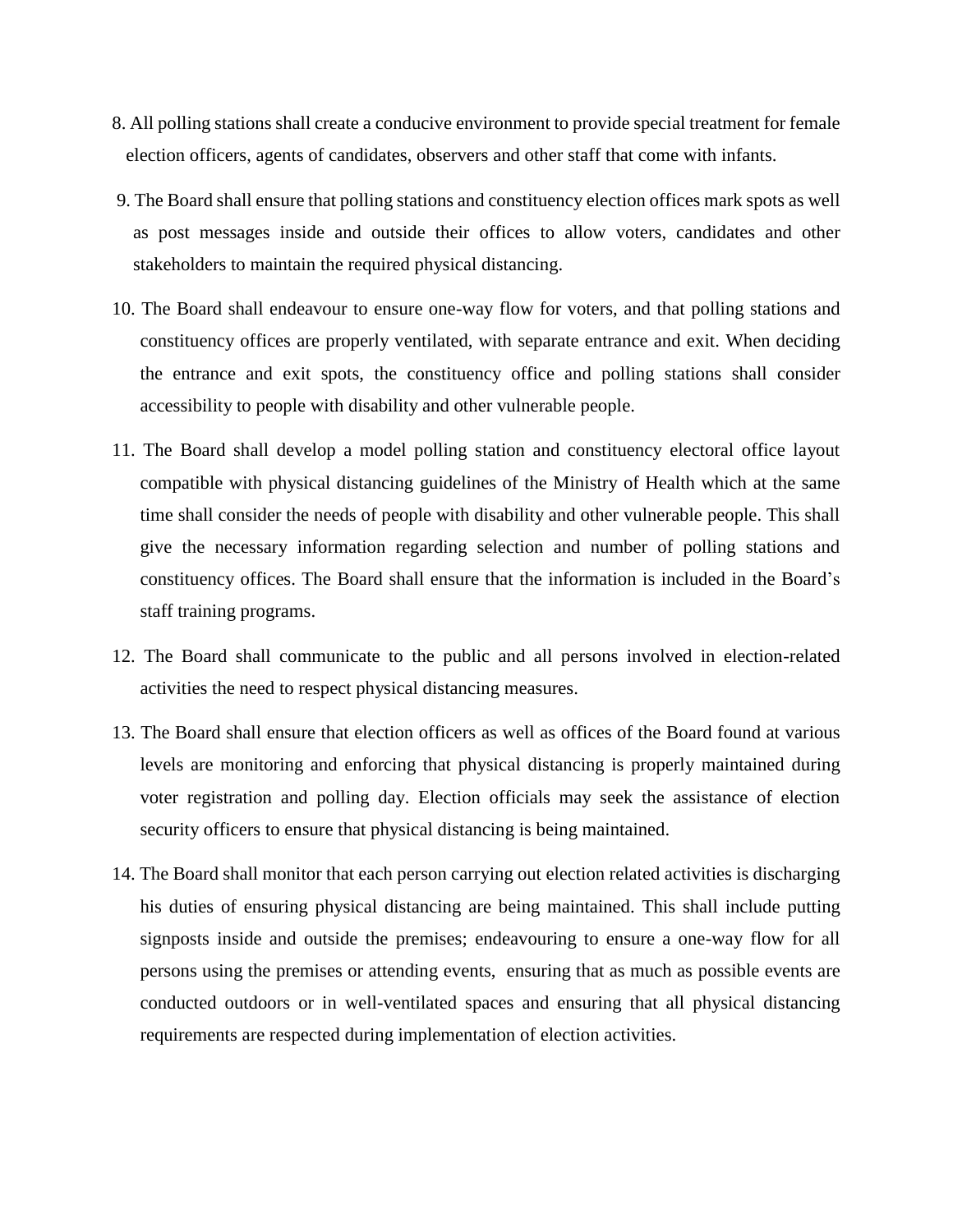- 15. All staff of the Board, election officers, candidates contesting in elections, election observers, agents of candidates, accredited voter education providers, accredited journalists, those providing training or attending training on election related activities and election security officers shall be required to wear a face mask or other items that properly cover their mouth and nose during all election related activities.
- 16. The Board shall ensure that hand sanitizer or hand washing facilities (including adequate water and soap) are available at the entrance to all of its premises as well as all polling stations. It shall ensure that every person visiting such premises or polling stations fulfil the requirement to sanitise or wash his/her hands before entering.
- 17. The Board shall ensure that a proper waste disposal system suitable for mitigating the spread of COVID-19 is established in its premises and polling stations.
- 18. The Board shall provide appropriate personal protective equipment, such as masks and other equipment to all staff directly involved in election related activities.

19. The Board shall ensure the provision of publicly visible information on of mitigation measures of COVID-19 in all polling stations and premises of the Board.

- 20. Besides the Board, it shall be the responsibility of each person carrying out election related activities, to ensure compliance with the requirements set out in this directive relating to wearing face mask, hand-sanitising or hand-washing in all of their election related activities, and the requirement to provide public information about COVID-19 prevention measures within their premises.
- 21. This requirement set out above under sub articles (1)-(20) shall not apply:
	- a) On individuals with medically proven respiratory or related medical condition.
	- b) On individuals requested to lower their face masks by the Board's staff for the purpose of having their identity checked,
	- c) Where it is necessary to lower mask when speaking in meetings.
	- d) The people who are required to lower their face masks as provided under subarticle (b) and (c) above shall implement other precautionary measures such as physical distancing requirement.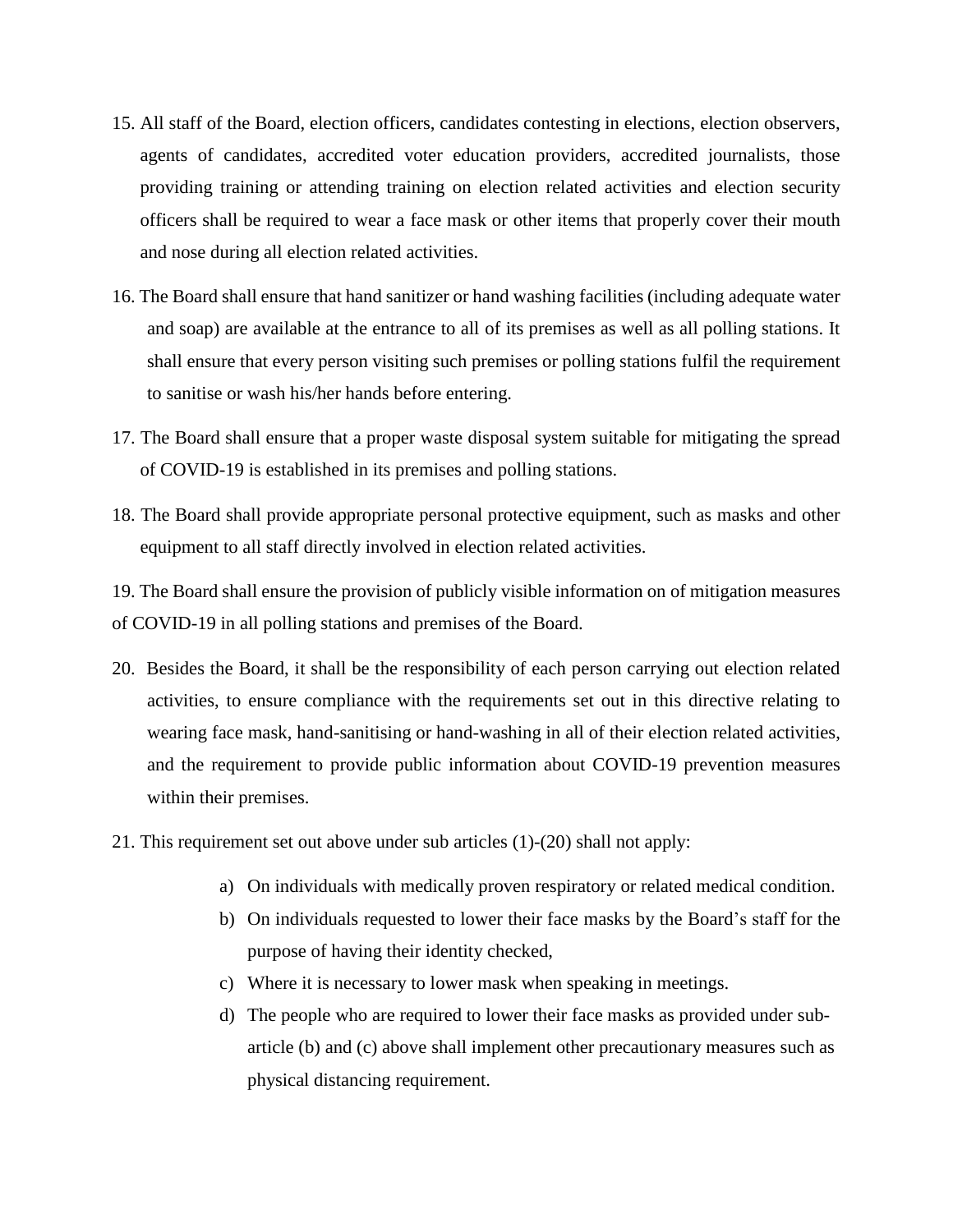# **Article 8. Issuing COVID-19 Code of Conduct During Election**

- 1. The Board shall prepare a COVID-19 Elections Code of Conduct which gives special emphasis to women and persons with special needs in consultation with political parties, health sector, and other relevant stakeholders.
- 2. All registered political parties, candidates and institutions accredited to conduct voter education, observe, or report on the elections shall sign the Code of Conduct.

# **Chapter Three**

# **Measures that Must be Taken to Mitigate the transmission of COVID-19 During Election Processes**

# **Article 9. Voter Education**

1.Accredited voter education providers are encouraged to conduct voter education primarily through regular and online mass media.

2.If they provide voter education in-person, they are encouraged to use open spaces and wellventilated venues.

3.Voter education programmes shall include information regarding COVID-19 transmission methods and precautionary measures to be implemented during election activities, including that a different timeline is allocated for registration and voting for persons vulnerable to serious COVID-19 illnesses, and encouraging voters to bring their own pens to polling stations.

4. Institutions accredited to provide voter education shall ensure trainers and participants wear face mask or other item that properly covers their mouth and nose as well as compliance with the requirements put in this directive and the Code of Conduct.

5. Efforts to make the education accessible to all by the accredited bodies, should include disseminating it in areas where women and other people with special needs live or work, as well as through formal and informal associations where they are organized.

# **Article 10. Voter Registration**

1. The Board shall assign an election officer or queue controller to ensure physical distancing is maintained inside and outside of polling stations during voter registration.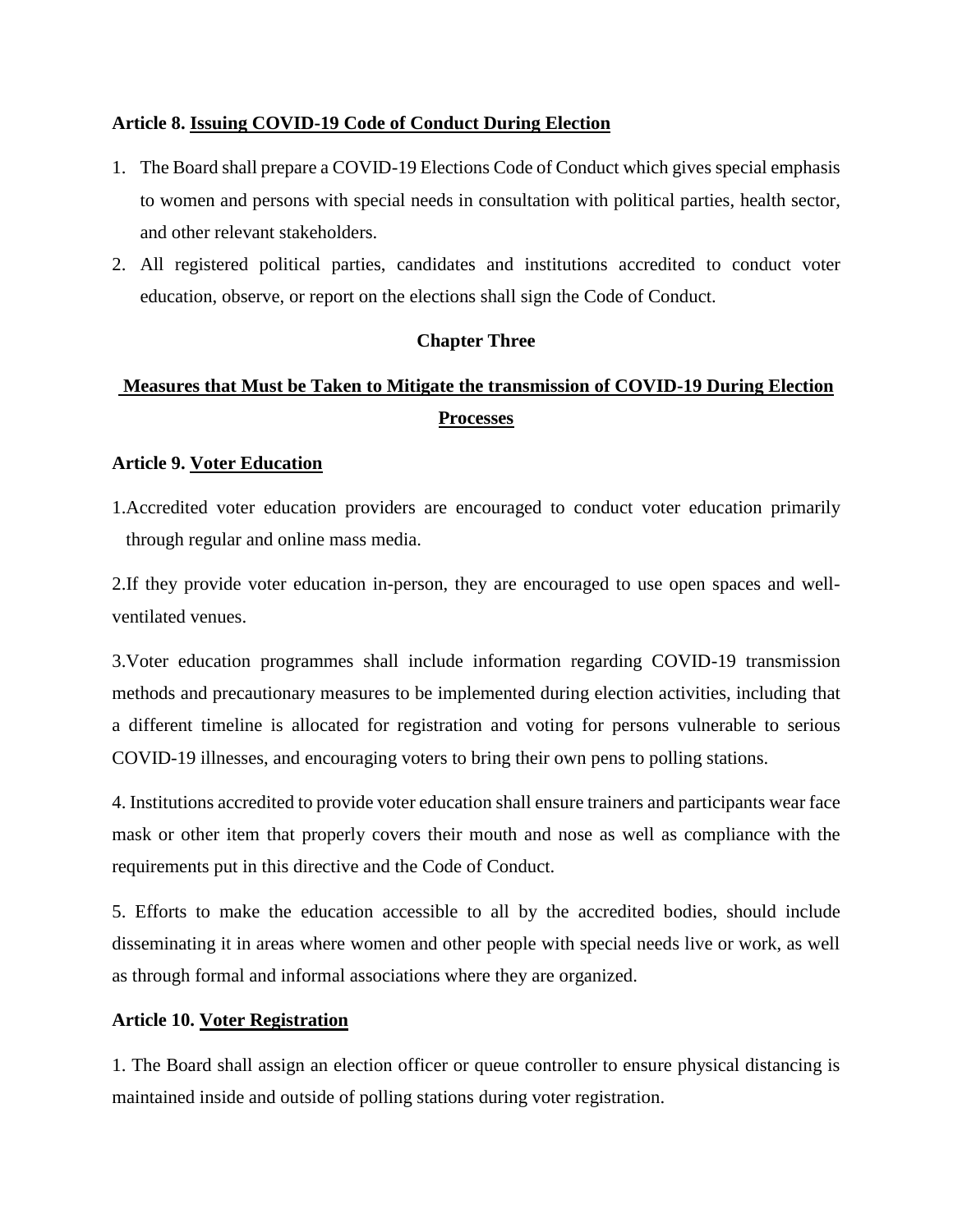2. The head of the polling station shall ensure that repeatedly-used equipment, such as pens, and repeatedly-touched surfaces are regularly disinfected by an alcohol-based sanitizer or a disinfectant.

3. The Board may allocate a different timeline for the registration of persons vulnerable to serious COVID-19 illnesses. In doing so, the Board shall consider the needs of people who are caring for family members affected by COVID -19 related illness, the elderly, women with infants and people with special needs.

4. All polling stations shall designate a special priority lane for individuals belonging to vulnerable persons who register outside the designated timeline provided under sub-article (3).

#### **Article 11. Collection of Endorsement Signatures by Candidates**

Candidates and Political Parties

1.Shall ensure that physical distancing regulation are respected during collection of candidature endorsement signatures.

2. Shall wear face masks and other material that properly covers their mouth and nose and ensure that individuals supporting the collection of signatures process also wear the same.

 3. Shall ensure that equipment repeatedly used by different people, such as pens, are regularly disinfected with disinfectant or alcohol-based sanitizers.

#### **Article 12. Public Meetings and Campaigns**

1.Participants in election related meetings or campaigns shall wear face masks or other items that properly cover their mouth and nose.

2. Political parties shall educate COVID-19 mitigation measures during meetings and campaigns using various awareness creation methods.

3.In addition to those areas listed under article 46(1) of the Proclamation, it is prohibited to conduct election campaign at the following locations:

- a) Government Health institutions;
- b) COVID-19 treatment and quarantine centres;
- c) Nursing homes for the elderly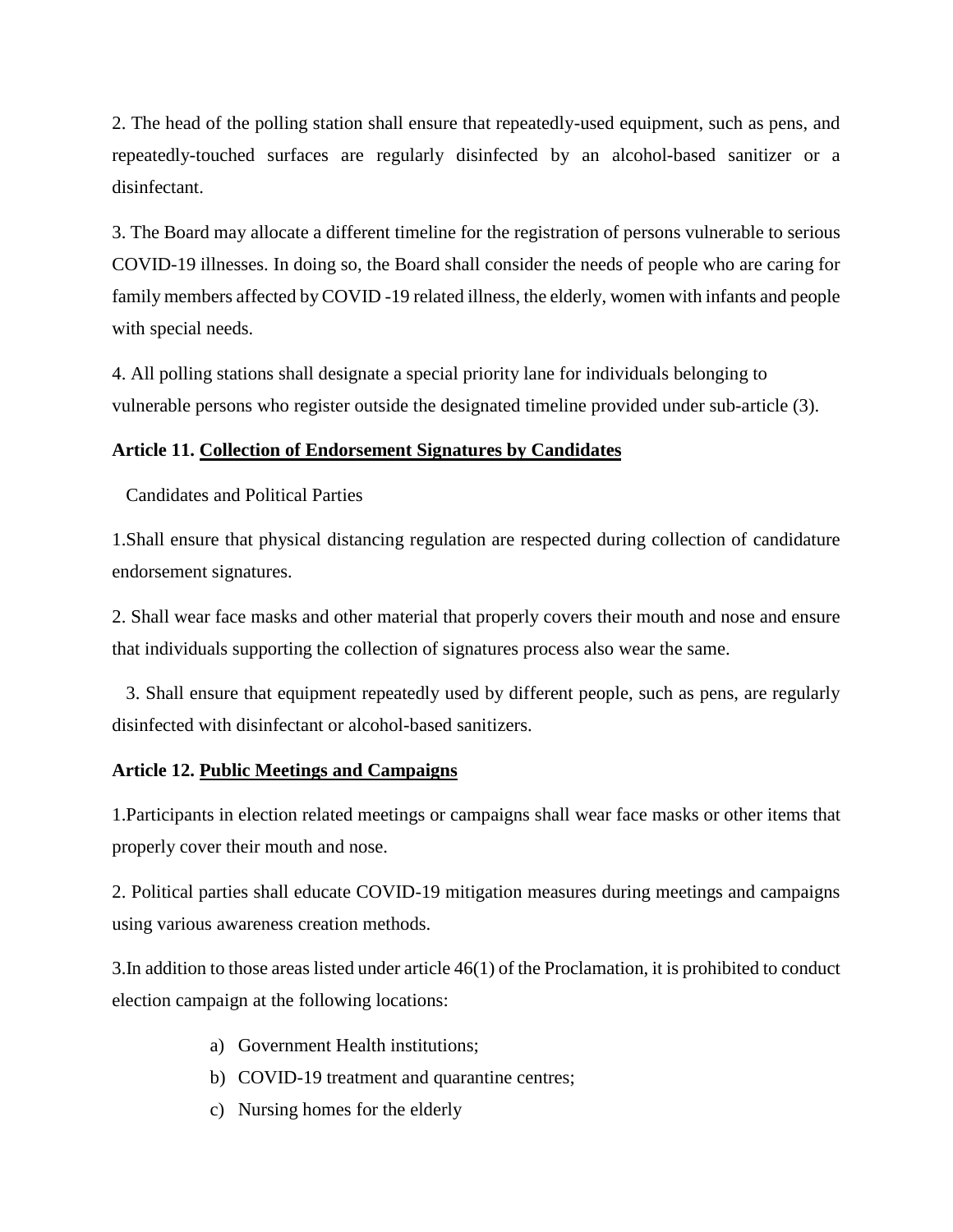#### **Article 13. Requirement of Notice for Meetings and Campaigns**

1.Organisers of election related meetings, voter education, trainings and campaign activities involving more than 50 participants must notify the Board's Headquarter or the appropriate regional or constituency office, in writing, at least 48 hours in advance of the event.

2. For the notice mentioned under sub-article (1) of this article the COVID-19 Elections Taskforce shall develop a notice form, alongside a checklist of the measures set out in this directive and list of verifications, which must be freely and easily available to organisers of meetings or campaigns.

3. If there is any reason to prevent an election related meeting or campaign due to concerns about high risks of COVID-19 transmission, the Board must inform the organisers of such decision in writing, with clear reasons, within 24 hours of receiving the notification.

4. Any organ aggrieved by the decision of the Board specified under sub-article (3) above may submit its grievance to the Board's office found at various levels, which should give decision within 48 hours of receiving the complaint.

# **Article 14. Voting**

1.The head of the polling station shall assign an election officer or a queue controller to ensure physical distancing is maintained inside and outside of polling stations on voting day.

2. The head of the polling station shall ensure that repeatedly used equipment, such as pens, and surfaces, are regularly disinfected with disinfectant or alcohol-based sanitizer.

3. The Board may setup a different timeline for voting by persons vulnerable to serious COVID-19 illnesses.

4. All polling stations shall designate a special priority lane for other vulnerable people who vote outside of the different timeline provided for under sub article (3) above.

#### **Article 15. Vote counting**

1. Prior to the commencement of vote counting election officers shall make sure the ballot box is cleaned with a disinfectant or sanitizer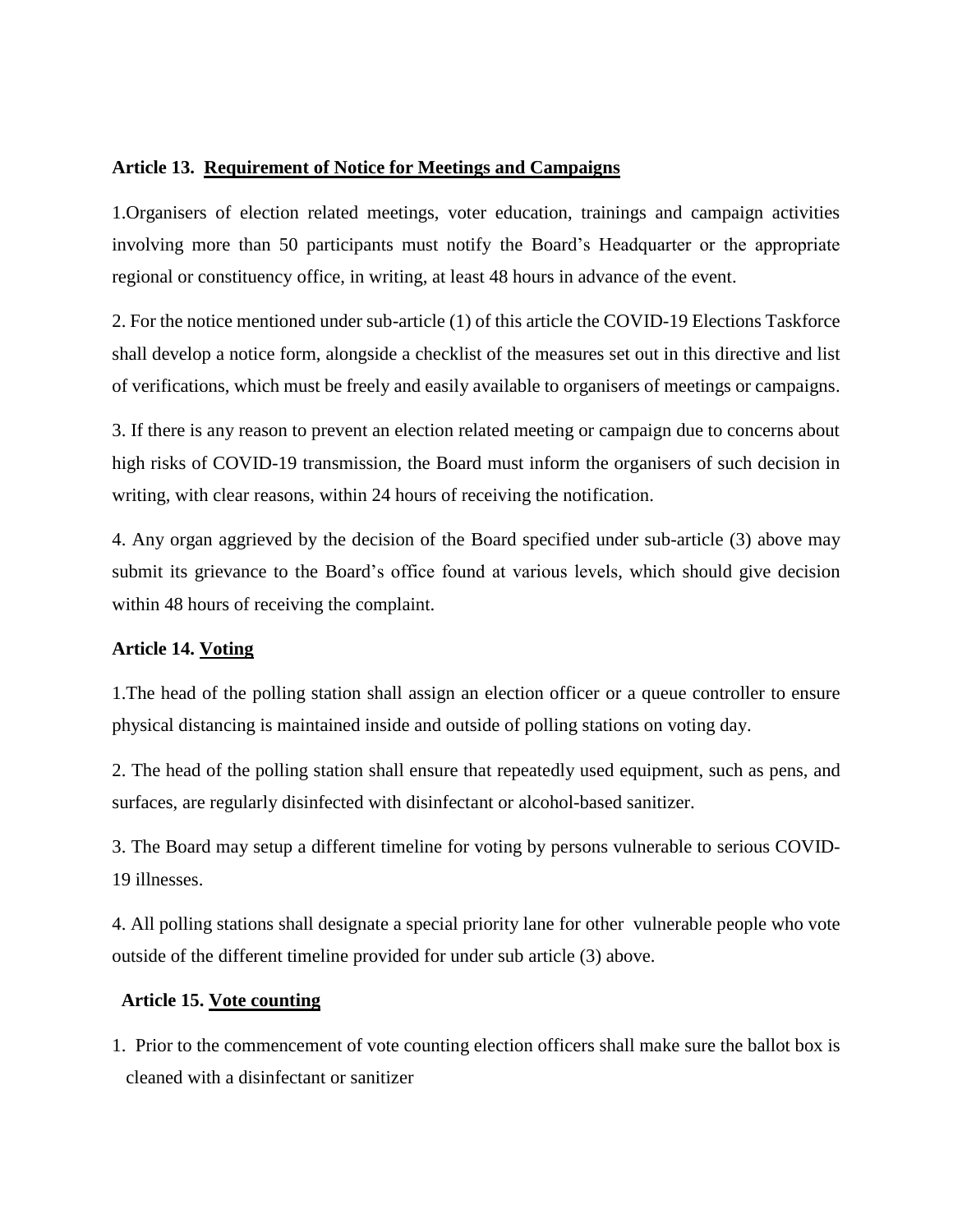2.Election officers shall wear gloves or regularly clean their and materials that are repeatedly touched with a sanitizer during vote counting and tabulation. with sanitize other materials that are repeatedly touched during vote counting.

# **Article 16. Election observation and reporting**

1. Election observers and journalists shall cooperate with heads of polling stations in the implementation of rotation systems to enter polling stations as provided under article 4(1) of this directive.

2. Polling station officials shall create conditions to create awareness to enable observers comply with the requirements of this directive.

# **Article 17. Electoral Roll and Announcement of Vote Counting**

- 1. The Board shall ensure that the mitigations measures of Covid-19 transmission listed under article 7 of this directive are properly implemented during the display period and when the result of vote counting is announced to the public
- 2. The Board shall make every effort to broadcast the display and the result of vote counting via mass media (radio, TV, newspaper etc.).

# **Article 18. Electoral dispute resolution processes**

1. Grievance Hearing Committees should set up complaint hearing areas in a manner compatible with model polling station and constituency electoral office layout developed by the Board and physical distancing regulation of the Ministry of Health as provided under article 7 (10) of this directive.

2. Grievance hearing committees shall, as much possible, hold hearings in open and well-ventilated spaces.

3. They shall provide hand sanitizer or hand washing facilities with water and soap for all interested parties.

4.All parties who come to the grievance hearing committees shall wear face masks or other items that properly cover their mouth and nose.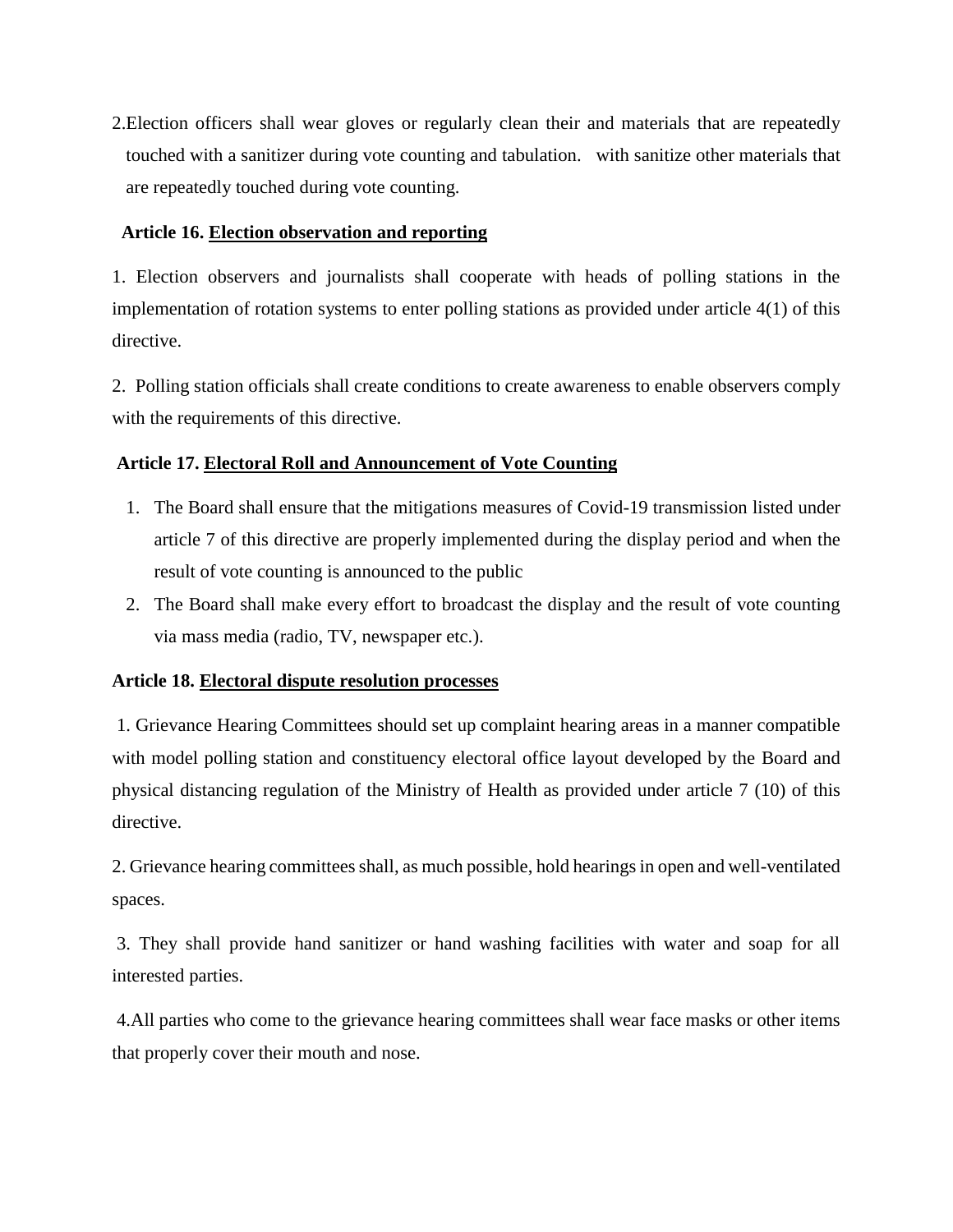5. Grievance hearing committees may impose limits on the number of attendees during proceedings.

# **Chapter Four Miscellaneous**

#### **Article 19. Establishing COVID-19 Election Taskforce**

- 1. The Board shall establish an election COVID-19 taskforce at regional branch office, constituency and polling station levels. This taskforce shall include Ministry of Health and health bureaus at regions, zones, woredas and kebele level and may, as appropriate, invite political parties and civil society organizations.
- 2. The taskforce may outline a procedure on measures to be taken when a person with symptoms of COVID-19 is found during the election process.

#### **Article 20. Penalties**

1.Election officers and the Board's staff, candidates, accredited election observers, agents of candidates, and journalists who refuse to wear face masks or other items that properly cover the mouth and nose, as required in this directive, shall be denied access to polling stations, the Board's premises and grievance hearing areas.

2.Voters who refuse to be marked with indelible ink to show that they have voted shall not be allowed to vote.

3. Failure to respect measures provided under this directive may be punishable under relevant health and criminal laws.

4.Whenever the Board receives tangible information regarding the failure to respect requirements for meetings and campaigns, it shall pass the information to relevant law enforcement officials.

#### **Article 21. Special Measures**

The Board may set forth different provisions for different areas of the country according to the level of risk identified by the relevant health authorities. This may involve imposing additional requirements in specific geographic area or creating exceptions to those provided in this directive.